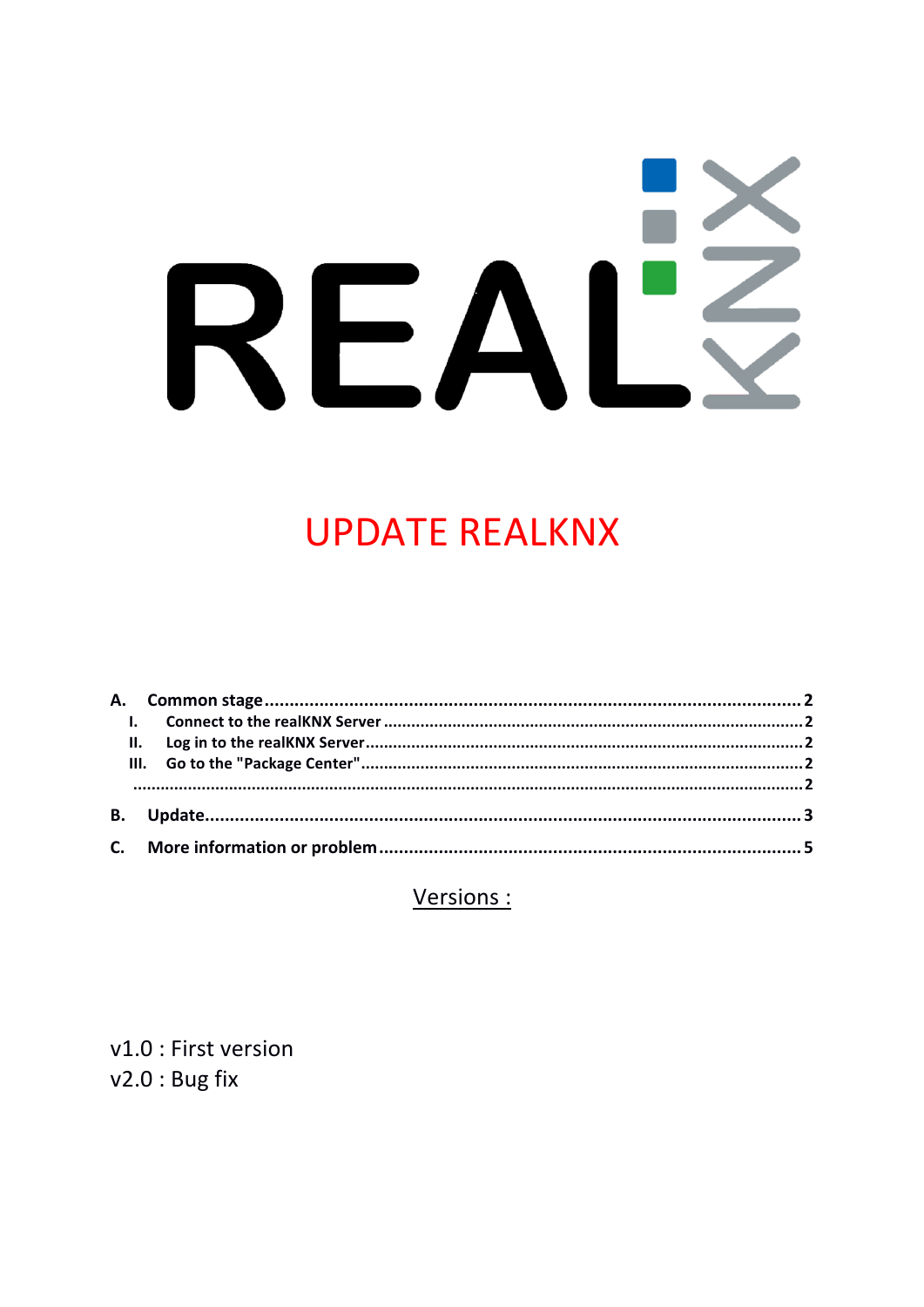

# **A. Common stage**

#### *Important :*

The update of the realKNX can modify some realKNX features. Therefore, the update must be done by the integrator responsible for the installation.

*If* you have a very old version, you will probably have to do a complete installation and not an update

## I. Connect to the realKNX Server

As a first step, please connect to the same LAN of the realKNX Server Then follow these steps:

- a. Open a browser (Google Chrome is recommended)
- b. Connect to http://find.proknx.xyz to find the IP address of the realKNX
- c. Write the IP address followed by the 5000 port
- d. http://[IP-REALKNXSERVER]:5000

### II. Log in to the realKNX Server

| User:     | admin |
|-----------|-------|
| Password: | admin |

## III. Go to the "Package Center"

Go to the menu on the left



**A** Mettre à jour

Then go to the sub-menu

 $\bullet$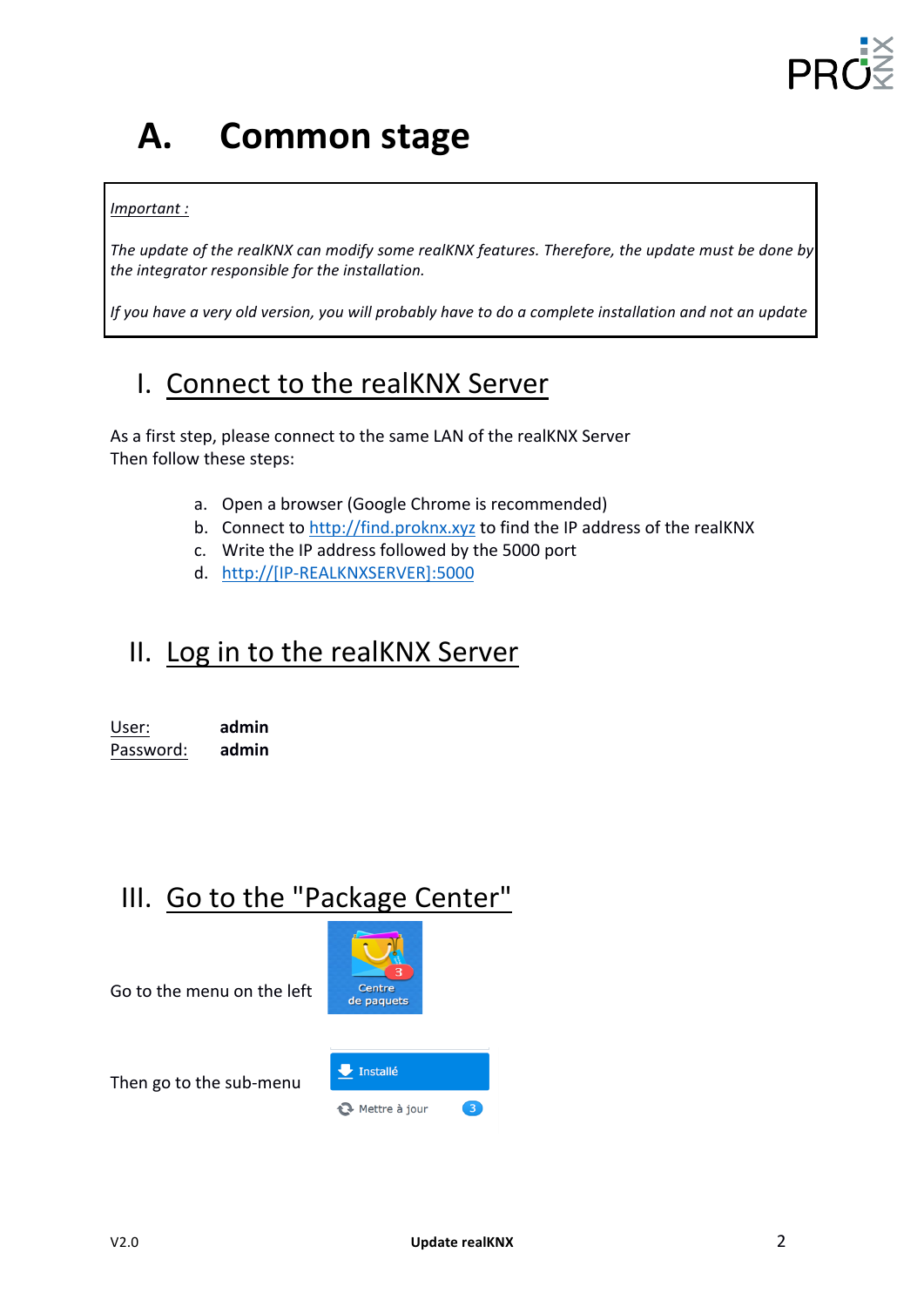

# **B. Update**

- $\blacksquare$  If the realKNX Server ships "Node.js 0.12", please do the "Full Installation"
- $\blacksquare$  If the realKNX Server ships "Node.js v4", please update "Partial"

## I. Full Installation

#### **1) Uninstalling packages**

Please follow exactly these steps:

a. Delete all packages by clicking "Action"  $\rightarrow$  "Uninstall"



- b. Once all the packages have been uninstalled, please restart the realKNX Server
- c. Wait 5 minutes to give the server time to restart.
- d. Go back to the "Package Center"

#### **2) Installation of « Java 8 for proKNX »**

a. Download the following file to install Java 8:

**https://proknx.com/realknx/download/java8/Java8-armada370-proknx-8.0.121.1.spk**

- b. Click on "Manual Installation" in the "Package Center"
- c. Choose the downloaded file and start the installation!

NEVER UPDATE JAVA !!!!

#### **3)** Adding the community by ProKNX

- a. Go to "Settings" in the "Package Center" and then "Package Sources"
- b. Add this:

ProKNX

http://package.proknx.pro/sspks

c. Then « OK »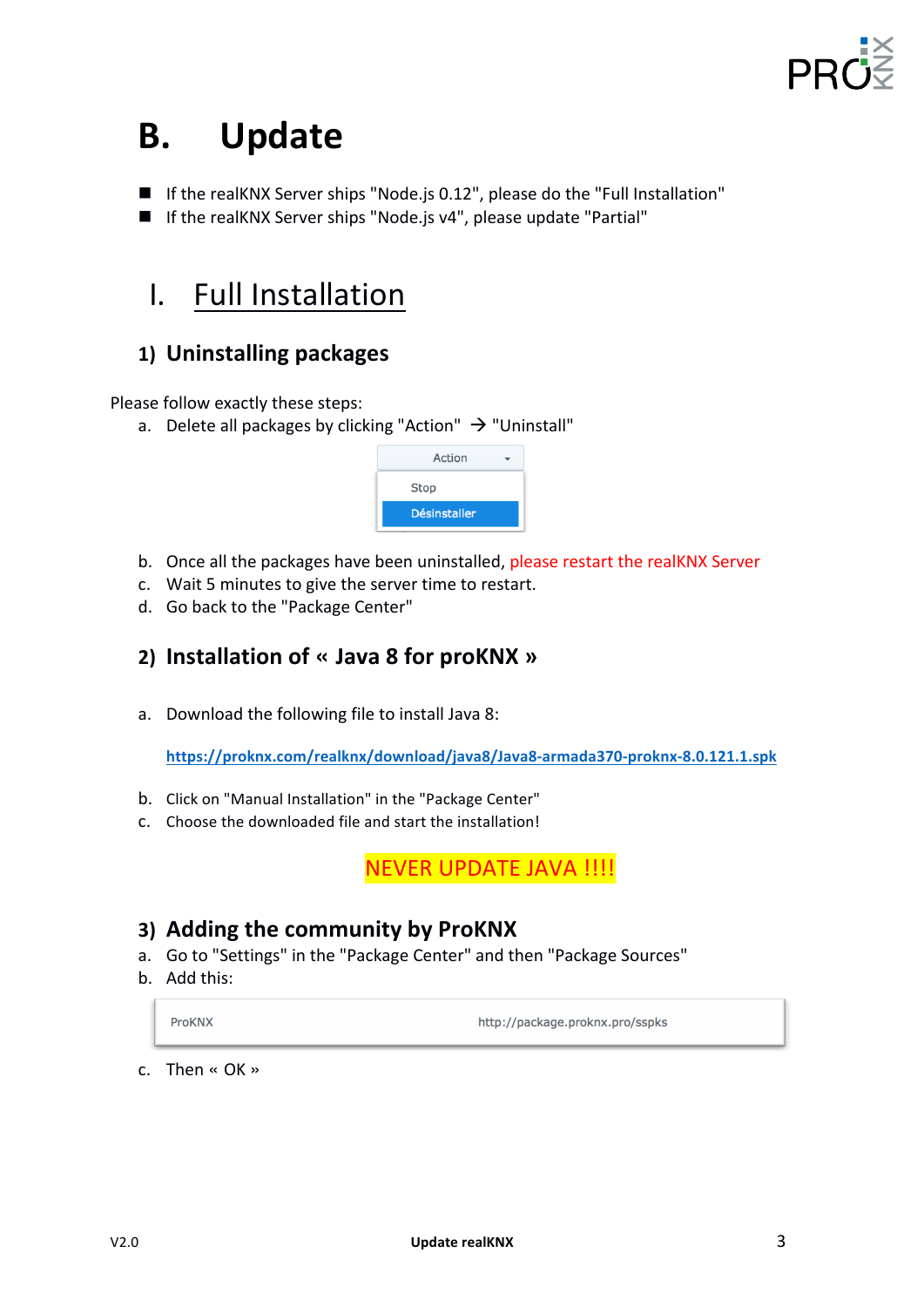

#### **4) Installing packages by ProKNX**

- a. Click on "Community" in the "Package Center" drop-down menu on the left.
- b. Then install the packages in the following order: (one package can install another one automatically)
	- → « Alexa/GH Bridge »
	- $\rightarrow$  « HomeKit Bridge »
	- $\rightarrow$  « Node-RED »
- c. Check that all packages are installed:
	- $\rightarrow$  Alexa/GH Bridge
	- $\rightarrow$  HomeKit Bridge
	- $\rightarrow$  Java8 for proKNX
	- $\rightarrow$  Node-RED
	- $\rightarrow$  Node.jsv4
	- $\rightarrow$  proServX
	- $\rightarrow$  realKNX

#### **5)** Restarting the realKNX Server

At the end of the installation, please restart the Server for it to recover all the proServ information. The communication between the proServ and the realKNX is established at the restart of the realKNX Server. This is why a realKNX server restart must be performed after each proServ KNX programming.

## II. "Partial" update

#### **1)** Adding the community by ProKNX

- a. Go to "Settings" in the "Package Center" and then "Package Sources"
- b. Add this:

ProKNX

http://package.proknx.pro/sspks

c. Then « OK »